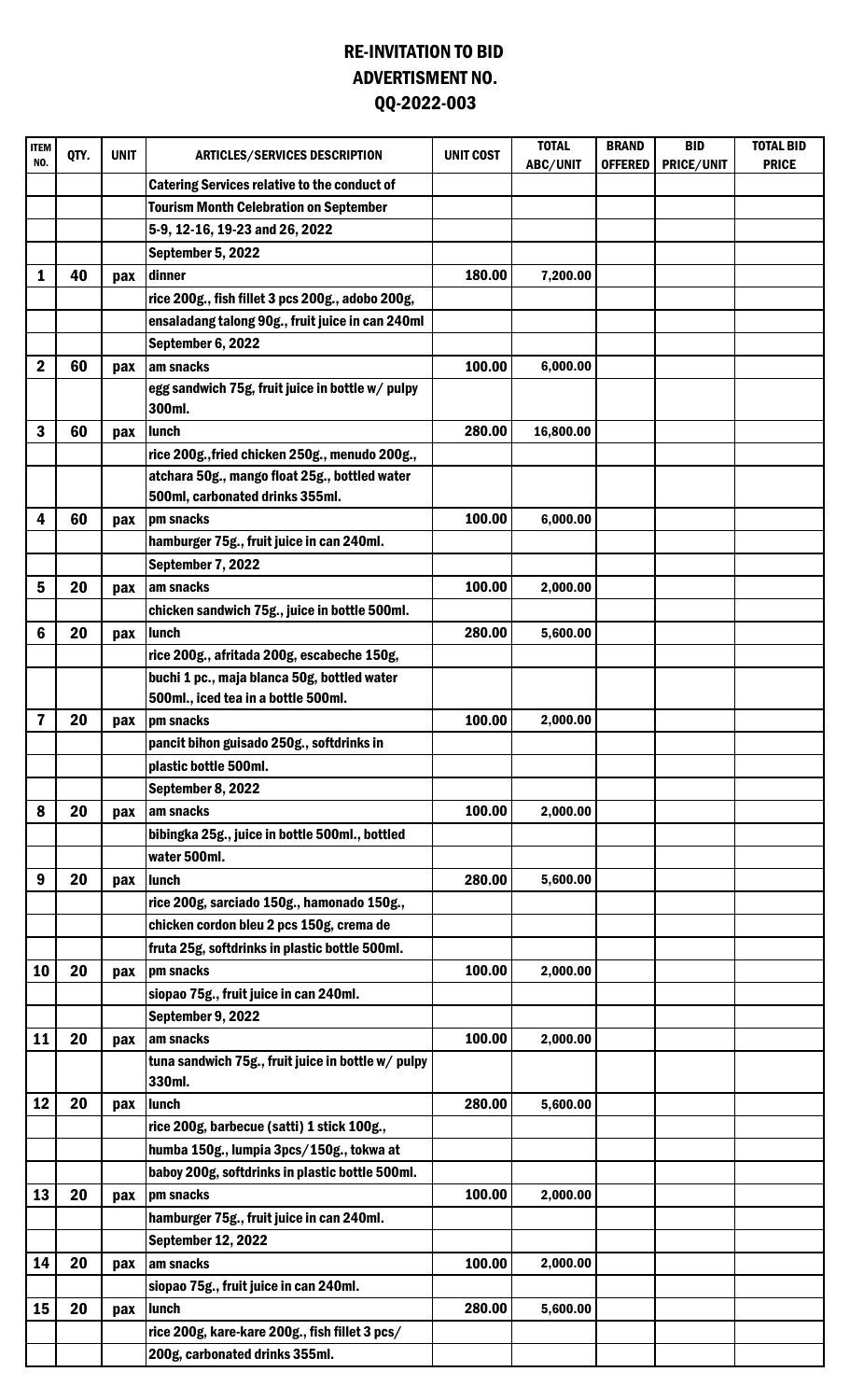| 16              | 20 | pax | pm snacks                                          | 100.00 | 2,000.00 |  |
|-----------------|----|-----|----------------------------------------------------|--------|----------|--|
|                 |    |     | tuna sandwich 75g., fruit juice in bottle 500ml.   |        |          |  |
|                 |    |     | <b>September 13, 2022</b>                          |        |          |  |
| 17              | 20 | pax | am snacks                                          | 100.00 | 2,000.00 |  |
|                 |    |     | ham and cheese sandwich 75g., juice in bottle      |        |          |  |
|                 |    |     | 355ml.                                             |        |          |  |
| 18              | 20 | pax | lunch                                              | 280.00 | 5,600.00 |  |
|                 |    |     | rice 200g, bopis 100g, hamonado 150g.,             |        |          |  |
|                 |    |     | mango float 25g, softdrinks in plastic bottle      |        |          |  |
|                 |    |     | 500ml.                                             |        |          |  |
| 19              | 20 | pax | pm snacks                                          | 100.00 | 2,000.00 |  |
|                 |    |     | hamburger 75g., softdrinks in plastic bottle       |        |          |  |
|                 |    |     | 500ml.                                             |        |          |  |
|                 |    |     | <b>September 14, 2022</b>                          |        |          |  |
| 20              | 20 | pax | am snacks                                          | 100.00 | 2,000.00 |  |
|                 |    |     | coconut jam and ibos 100g, bottled water           |        |          |  |
|                 |    |     | 500ml.                                             |        |          |  |
| 21              | 20 | pax | lunch                                              | 280.00 | 5,600.00 |  |
|                 |    |     | rice 200g, barbecue (satti) 100g., giniling        |        |          |  |
|                 |    |     | (picadillo) 100g., leche flan 25g, carbonated      |        |          |  |
|                 |    |     | drinks in can 355ml.                               |        |          |  |
| 22              | 20 |     | pm snacks                                          | 100.00 | 2,000.00 |  |
|                 |    | pax |                                                    |        |          |  |
|                 |    |     | ensaymada 50g., buko juice 330ml.                  |        |          |  |
|                 |    |     | <b>September 15, 2022</b>                          |        |          |  |
| 23              | 20 | pax | am snacks                                          | 100.00 | 2,000.00 |  |
|                 |    |     | egg sandwich 75g, bottled water 500ml.             |        |          |  |
| 24              | 20 | pax | lunch                                              | 280.00 | 5,600.00 |  |
|                 |    |     | rice 200g, sarsiado 150g, chicken cordon           |        |          |  |
|                 |    |     | bleu 2pcs/150g., ube halaya 25g.                   |        |          |  |
| 25              | 20 | pax | pm snacks                                          | 100.00 | 2,000.00 |  |
|                 |    |     | tuna pie 75g., softdrinks in plastic bottle 500ml. |        |          |  |
|                 |    |     | <b>September 16, 2022</b>                          |        |          |  |
| 26              | 20 | pax | am snacks                                          | 100.00 | 2,000.00 |  |
|                 |    |     | pancit bihon guisado 250g., fruit juice in can     |        |          |  |
|                 |    |     | 240ml.                                             |        |          |  |
| 27              | 20 | pax | lunch                                              | 280.00 | 5,600.00 |  |
|                 |    |     | rice 200g, inihaw na liempo 200g, lumpia           |        |          |  |
|                 |    |     | 3pcs/150g., sorbetes 25g, bottled water 500ml.     |        |          |  |
| 28              | 20 | pax | pm snacks                                          | 100.00 | 2,000.00 |  |
|                 |    |     | ensaymada 50g., juice in bottle 500ml.             |        |          |  |
|                 |    |     | <b>September 19, 2022</b>                          |        |          |  |
| 29              | 20 | pax | am snacks                                          | 100.00 | 2,000.00 |  |
|                 |    |     | sotanghon 250g., bottled water 500ml.              |        |          |  |
| 30              | 20 | pax | lunch                                              | 280.00 | 5,600.00 |  |
|                 |    |     | rice 200g., crispy pata 200g, ginataang gulay      |        |          |  |
|                 |    |     | 200g, barquillos 2pcs., buko juice 330ml.          |        |          |  |
|                 |    |     | <b>September 20, 2022</b>                          |        |          |  |
| 31              | 20 | pax | am snacks                                          | 100.00 | 2,000.00 |  |
|                 |    |     | ensaymada 50g., juice in bottle 500ml.             |        |          |  |
| 32              | 20 | pax | lunch                                              | 280.00 | 5,600.00 |  |
|                 |    |     | rice 200g., sinigang baboy 300g, menudo 200g.,     |        |          |  |
|                 |    |     | crema de fruta 25g., carbonated drinks in can      |        |          |  |
|                 |    |     | 335ml.                                             |        |          |  |
| 33              | 20 | pax | pm snacks                                          | 100.00 | 2,000.00 |  |
|                 |    |     | chicken sandwich 75g., bottled water 500ml.        |        |          |  |
|                 |    |     | <b>September 21, 2022</b>                          |        |          |  |
| 34              | 20 | pax | am snacks                                          | 100.00 | 2,000.00 |  |
|                 |    |     | ham and cheese sandwich 75g., bottled water        |        |          |  |
|                 |    |     | 500ml.                                             |        |          |  |
| 35 <sup>1</sup> | 20 | pax | <b>Iunch</b>                                       | 280.00 | 5,600.00 |  |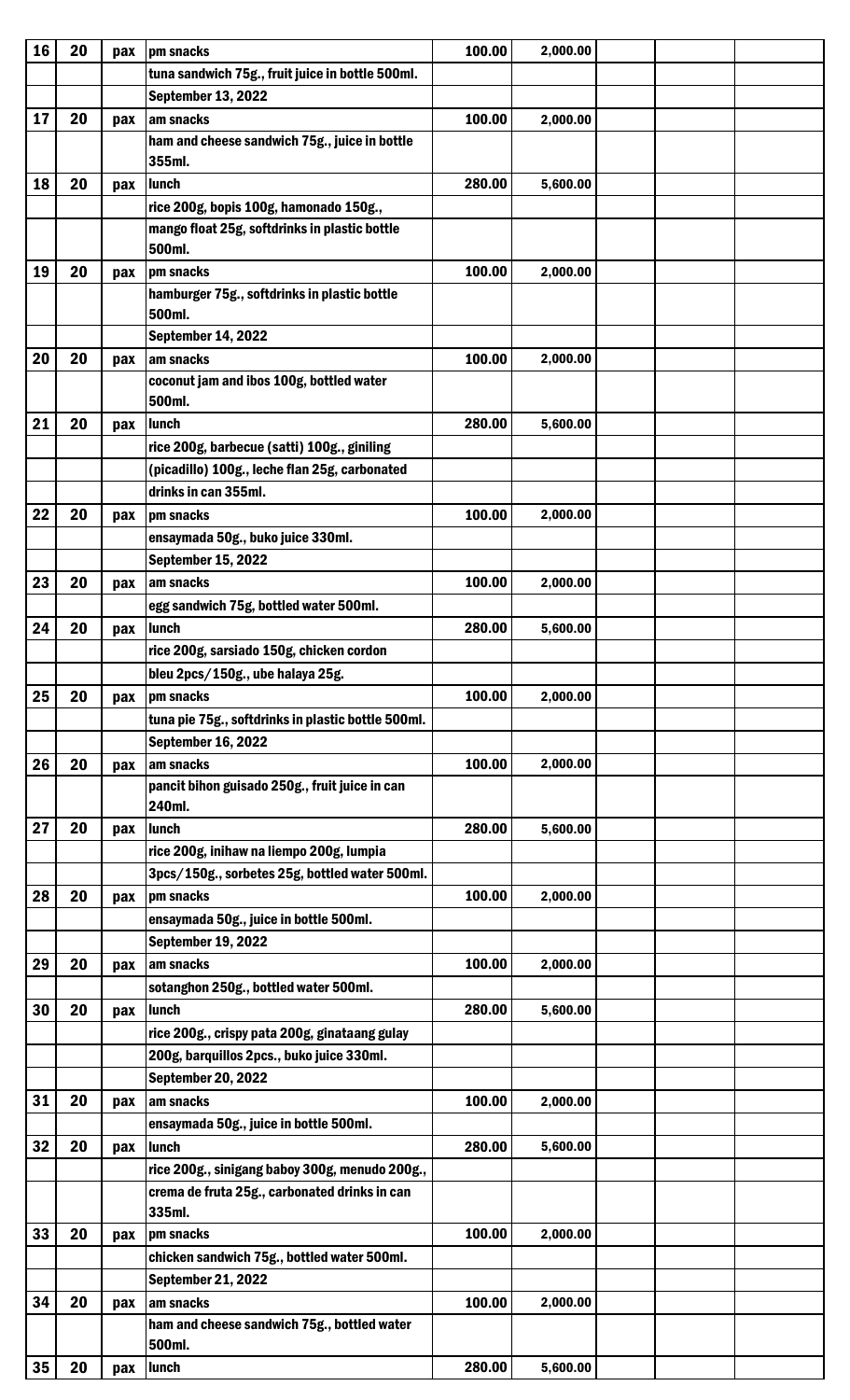|    |    |     | rice 200g, adobo 200g, lumpia 3pcs/150g.,        |        |            |  |  |
|----|----|-----|--------------------------------------------------|--------|------------|--|--|
|    |    |     | leche flan 25g., juice in bottle 500ml.          |        |            |  |  |
| 36 | 20 | pax | pm snacks                                        | 100.00 | 2,000.00   |  |  |
|    |    |     | tuna sandwich 75g., softdrinks in plastic bottle |        |            |  |  |
|    |    |     | 500ml.                                           |        |            |  |  |
|    |    |     | <b>September 22, 2022</b>                        |        |            |  |  |
| 37 | 20 | pax | am snacks                                        | 100.00 | 2,000.00   |  |  |
|    |    |     | siopao 75g., bottled water 500ml.                |        |            |  |  |
| 38 | 20 | pax | lunch                                            | 280.00 | 5,600.00   |  |  |
|    |    |     | rice 200g., humba 150g., lumpia 3pcs., mango     |        |            |  |  |
|    |    |     | float 25g., juice in bottle 500ml.               |        |            |  |  |
| 39 | 20 | pax | pm snacks                                        | 100.00 | 2,000.00   |  |  |
|    |    |     | chicken sandwich 75g., carbonated drinks in      |        |            |  |  |
|    |    |     | can 355ml.                                       |        |            |  |  |
|    |    |     | <b>September 23, 2022</b>                        |        |            |  |  |
| 40 | 20 | pax | lam snacks                                       | 100.00 | 2,000.00   |  |  |
|    |    |     | pancit luglug 250g., bottled water 500ml.        |        |            |  |  |
|    |    |     | <b>September 26, 2022</b>                        |        |            |  |  |
| 41 | 20 | pax | am snacks                                        | 100.00 | 2,000.00   |  |  |
|    |    |     | hamburger 75g., fruit juice in can 240ml.        |        |            |  |  |
| 42 | 20 | pax | lunch                                            | 280.00 | 5,600.00   |  |  |
|    |    |     | rice 200g, sarsiado 150g, hamonado 150g.,        |        |            |  |  |
|    |    |     | chicken cordon bleu 2 pcs 150g, crema de         |        |            |  |  |
|    |    |     | fruta 25g, softdrinks in plastic bottle 500ml.   |        |            |  |  |
| 43 | 20 | pax | pm snacks                                        | 100.00 | 2,000.00   |  |  |
|    |    |     | siopao 75g., fruit juice in can 240ml.           |        |            |  |  |
| 44 | 30 | pax | dinner                                           | 180.00 | 5,400.00   |  |  |
|    |    |     | rice 200g, crispy pata 200g, giniling 100g.,     |        |            |  |  |
|    |    |     | bottled water 500ml.                             |        |            |  |  |
|    |    |     | <b>Green Public Procurement Technical</b>        |        |            |  |  |
|    |    |     | <b>Specifications</b>                            |        |            |  |  |
|    |    |     | <b>Technical Specifications</b>                  |        |            |  |  |
|    |    |     | -Preferably the service supplier shall have its  |        |            |  |  |
|    |    |     | own environmental policy. The environmental      |        |            |  |  |
|    |    |     | policy shall cover environmental procurement,    |        |            |  |  |
|    |    |     | the reduction of waste and energy consumption    |        |            |  |  |
|    |    |     | and water saving.                                |        |            |  |  |
|    |    |     | -Preferably the service supplier shall provide   |        |            |  |  |
|    |    |     | local or regional products which are produced    |        |            |  |  |
|    |    |     | in sustainable way (e.g. produced according      |        |            |  |  |
|    |    |     | to good agriculture practices, organic, avoiding |        |            |  |  |
|    |    |     | overfishing, no products from threatened         |        |            |  |  |
|    |    |     | species) when offering food and beverages.       |        |            |  |  |
|    |    |     | -Preferably the service supplier shall provide   |        |            |  |  |
|    |    |     |                                                  |        |            |  |  |
|    |    |     | a vegetarian offer.                              |        |            |  |  |
|    |    |     | -Preferably the service supplier shall eliminate |        |            |  |  |
|    |    |     | the use of non-essential disposable products     |        |            |  |  |
|    |    |     | like plastic bags, single-use utensils, etc,     |        |            |  |  |
|    |    |     | When disposable products are used, the           |        |            |  |  |
|    |    |     | supplier shall use recycled materials where      |        |            |  |  |
|    |    |     | possible.                                        |        |            |  |  |
|    |    |     | -Preferably the service supplier shall post its  |        |            |  |  |
|    |    |     | environmental policy in places where employees   |        |            |  |  |
|    |    |     | can easily notice them                           |        |            |  |  |
|    |    |     | <b>GRAND TOTAL ABC</b>                           |        | 166,200.00 |  |  |
|    |    |     |                                                  |        |            |  |  |

TOTAL AMOUNT IN WORDS:

Purpose:

Place of Inspection: Robinson's Place Antique, San Jose, Antique Place of Delivery: Robinson's Place Antique, San Jose, Antique